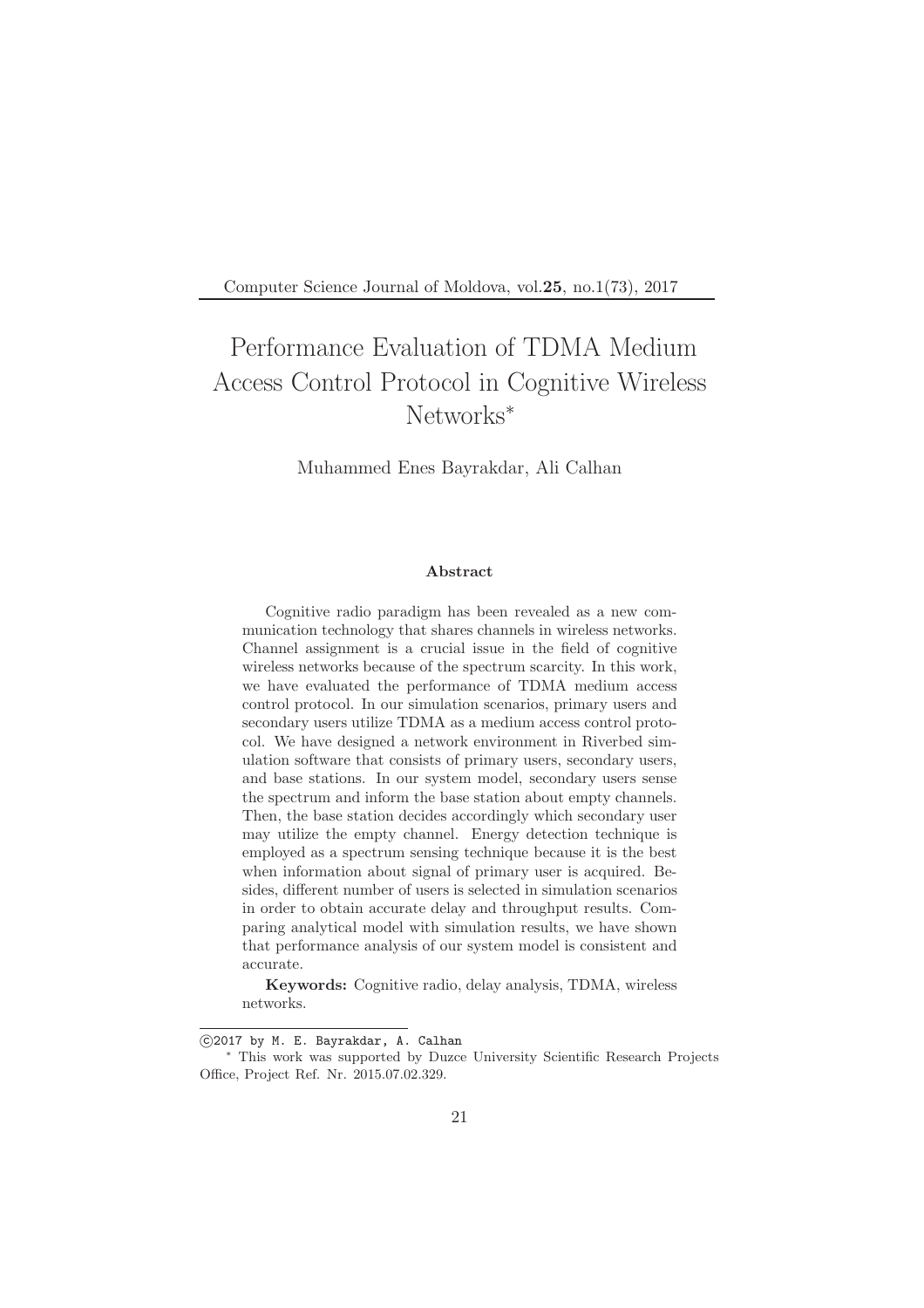# 1 Introduction

In recent years, the usage of wireless communication technologies has been growing rapidly with the increase of wireless devices and services [1]. Due to the increasing number of users and fixed spectrum allocation strategies, spectrum scarcity problem has revealed [2]. Cognitive radio is a new wireless communication technology that aims to utilize the spectrum in a more dynamic and effective way [3]. In cognitive radio networks, secondary users exploit spectrum holes temporarily without causing any interference to the primary users. Secondary users use various signal detection techniques and algorithms in order to sense the unutilized portions of the spectrum [4]. Among spectrum sensing techniques, energy detection is widely preferred due to not requiring any prior knowledge about signal of the primary user [5].

Several medium access control protocols have been described in the literature to regulate access [6]. They mainly are grouped into two categories, namely distributed and centralized. In the distributed approach, each node decides on its own when is the best time for the transmission process [7]. If multiple users transmit, then these protocols must provide mechanisms to resolve the collision [8]. In the centralized approach, a base station is responsible for deciding who can access the channel [9]. The base station allocates a time slot for every user in turn.

In this work, performance analysis of TDMA (Time Division Multiple Access) based wireless cognitive radio network is examined. The proposed network structure is composed of two different groups of users including primary and secondary users. Both groups of users employ TDMA as a medium access control technique. All of the users share time slotted based common communication channel. Primary and secondary users communicate through primary base station and secondary base station correspondingly.

Because primary users are licensed users, they have a right to use the spectrum any time. Secondary users only access to the spectrum when action of primary users is not sensed in the spectrum. Simulation scenarios have been developed using Riverbed simulation software. In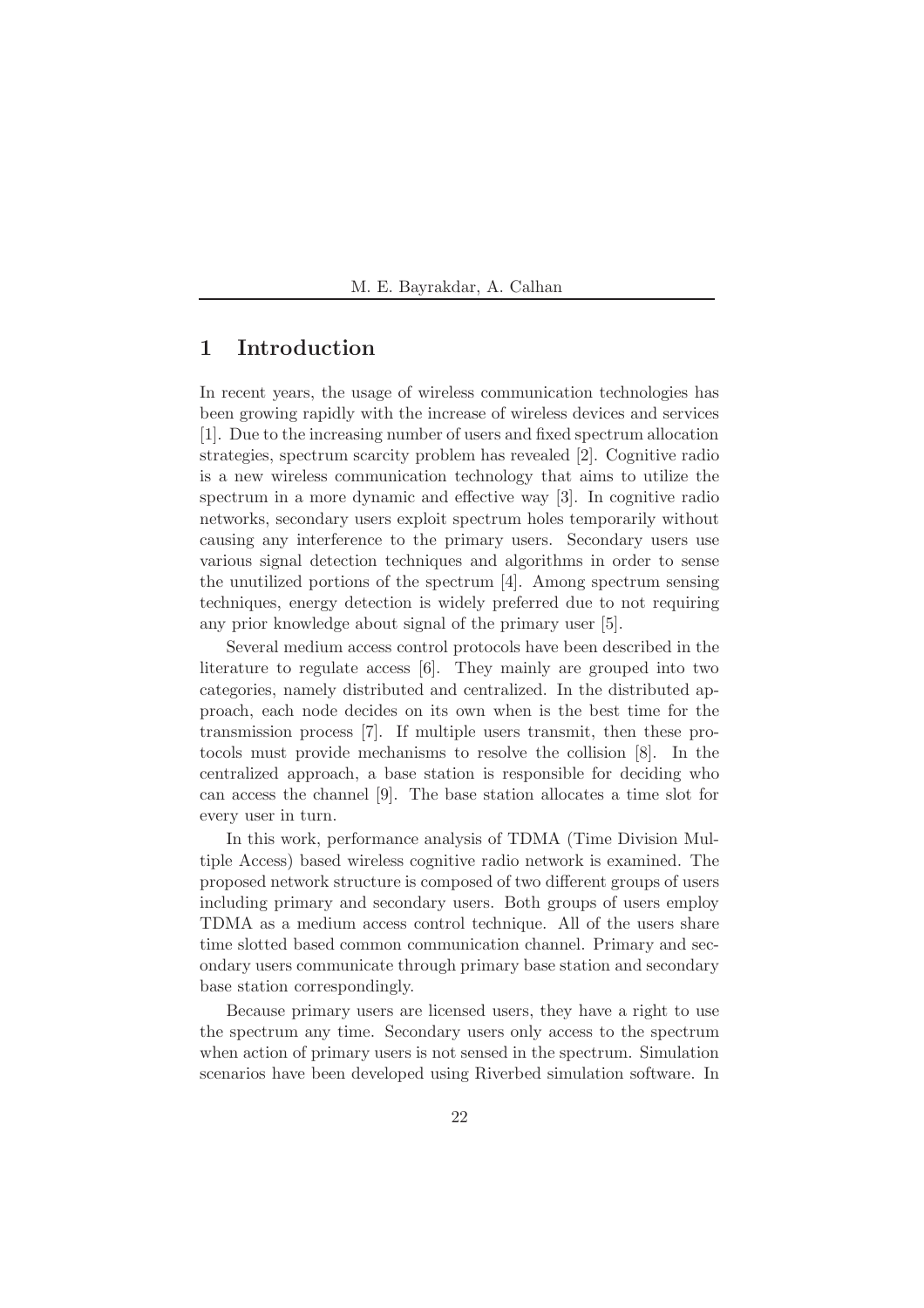#### Performance of TDMA in Cognitive Wireless Networks



Figure 1. Classification of medium access control protocols

order to evaluate performance of our network model; end to end delay analysis, throughput analysis and capacity analysis are carried out. Besides, equations for throughput and delay characteristics of TDMA protocol are derived.

# 2 Medium access control protocols in cognitive radio networks

Multiple access techniques allow an access to the limited bandwidth of the spectrum for multiple users at the same time effectively [10]. Because available spectrum is limited for wireless communications, spectrum needs to be allocated efficiently [11]. Medium access control protocols are employed to utilize the limited bandwidth effectively by means of reservation based and contention based techniques [12].

In Figure 1, classification of medium access control protocols in wireless cognitive radio networks is shown. FDMA (Frequency Division Multiple Access), TDMA and CDMA (Code Division Multiple Access) are reservation based protocols while Aloha, Slotted Aloha and CSMA (Carrier Sense Multiple Access) are contention based protocols.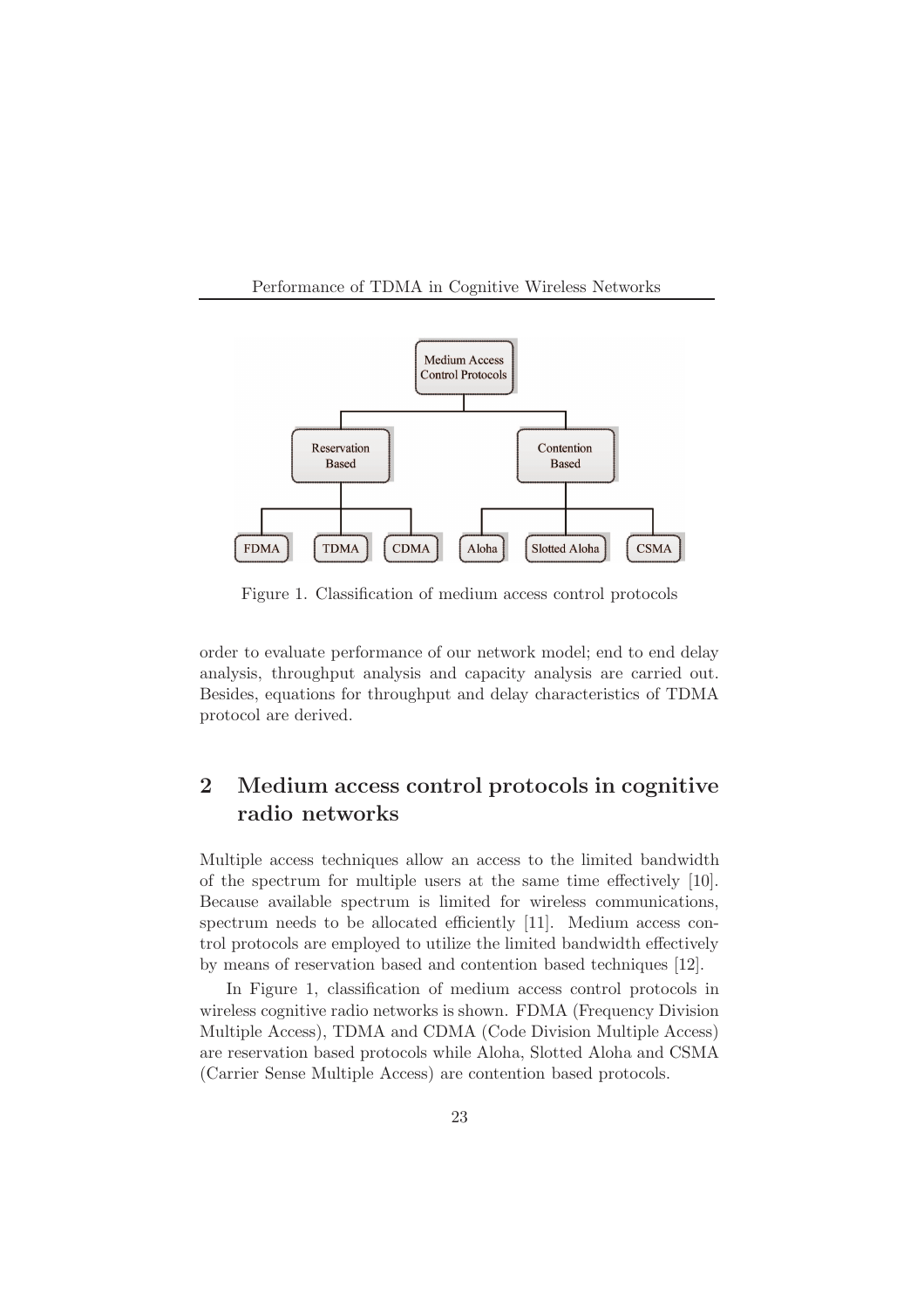#### 2.1 Related works

In recent years, a lot of researches about cognitive radio and effective spectrum access are made. Li et al. proposed a new Slotted Aloha based distributed access cognitive radio network [11]. In their study, secondary users select a random set of channels to sense, and then perform the transmission process after detecting an idle channel. They have also confirmed the obtained analytical results with some important simulation models. Choe proposed a Slotted Aloha based multichannel cognitive radio network [4]. In his work, delay analysis of the network model has been carried out. While calculating end to end delay, spectrum sensing time is not taken into account in his study.

Lien et al. presented a new CSMA based protocol in cognitive radio networks [12]. In their study, secondary users employ CSMA based medium access technique that is different from conventional network systems. For the proposed network model, delay analysis is also calculated. When compared to the conventional CSMA based network systems, throughput performance of the proposed system is significantly increased.

Yang examined design of medium access protocols for primary users and secondary users in cognitive radio networks [13]. In his work, primary users employ Slotted Aloha technique while secondary users utilize Slotted Aloha and CSMA techniques as a medium access control protocol in order to exploit idle time slots of primary users. In addition, the average delay performance and throughput performance of the network model are examined. All analytical results obtained are verified with the simulation results in his work.

Choe and Park presented a Slotted Aloha based new protocol for multichannel cognitive radio networks [5]. In addition, the idle channel selection based protocols are confirmed to have better performance than the random channel selection protocols in their study. Moreover, Slotted Aloha technique has shown to give better results than Aloha technique. However, spectrum sensing time is ignored in their delay and throughput equations.

Different than studies in the literature, spectrum sensing time and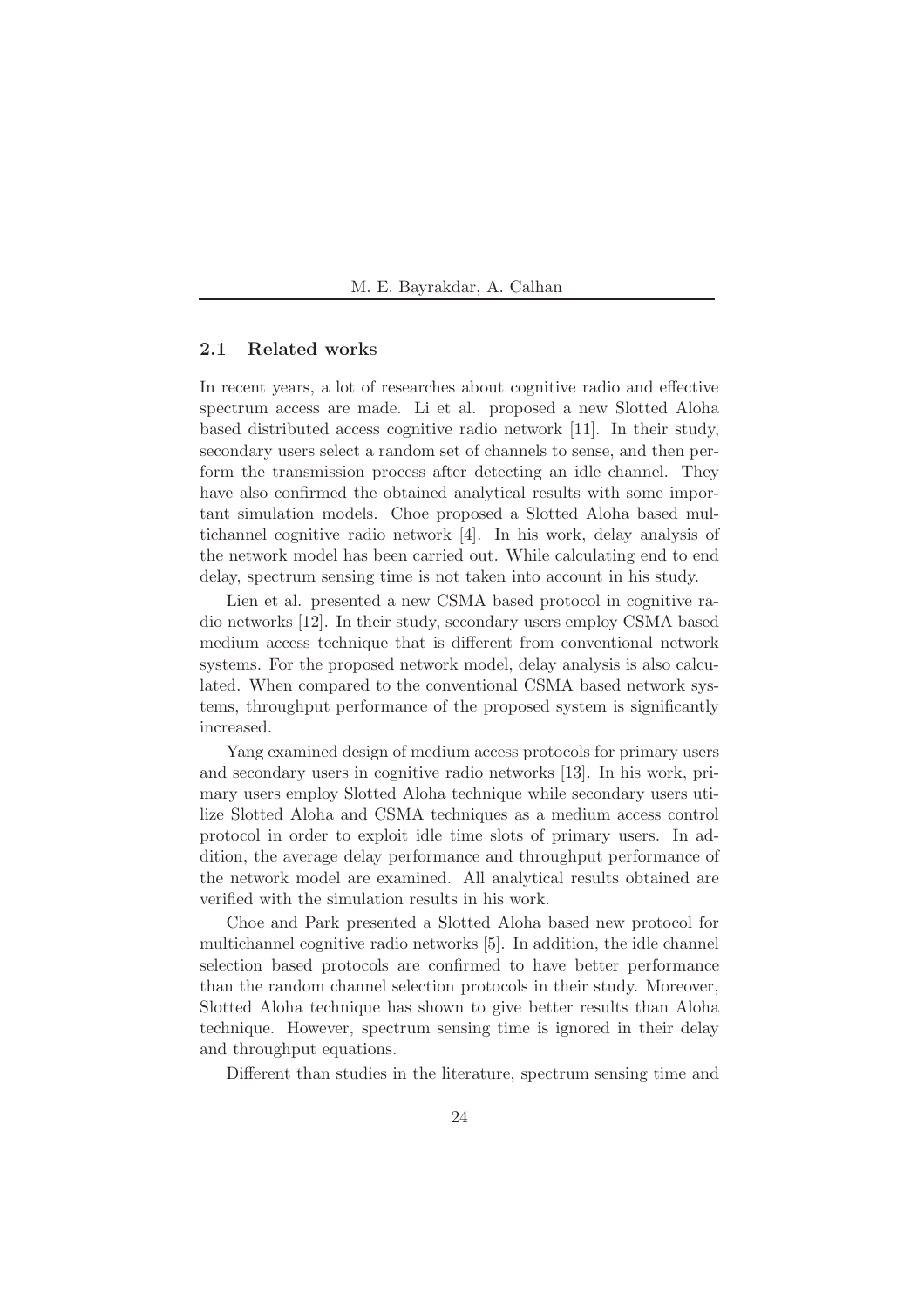



Figure 2. TDMA frame structure in wireless cognitive radio networks

probability of missed detection parameters are taken into consideration in our network models. Spectrum sensing time is described as a duration secondary users spend time for finding an idle spectrum. Probability of missed detection is expressed as detecting a supposed idle channel when it actually is busy. Opposite to the traditional networks, probability of missed detection decreases the throughput of the cognitive radio networks.

#### 2.2 Reservation based medium access control protocols

One of the best advantages of reservation based medium access control protocols is that they prevent collision by allocating bandwidths to users [14]. Reservation based medium access techniques are mainly examined under three different sections, namely FDMA, TDMA and CDMA [15].

In Figure 2, TDMA frame structure in cognitive radio networks is shown. In TDMA systems, the radio spectrum is divided into time slots and each user sends or receives packets in their own time slots. If this system is applied to certain time duration, multiple users on the same spectrum and in different time slots may perform the transmission operation independently.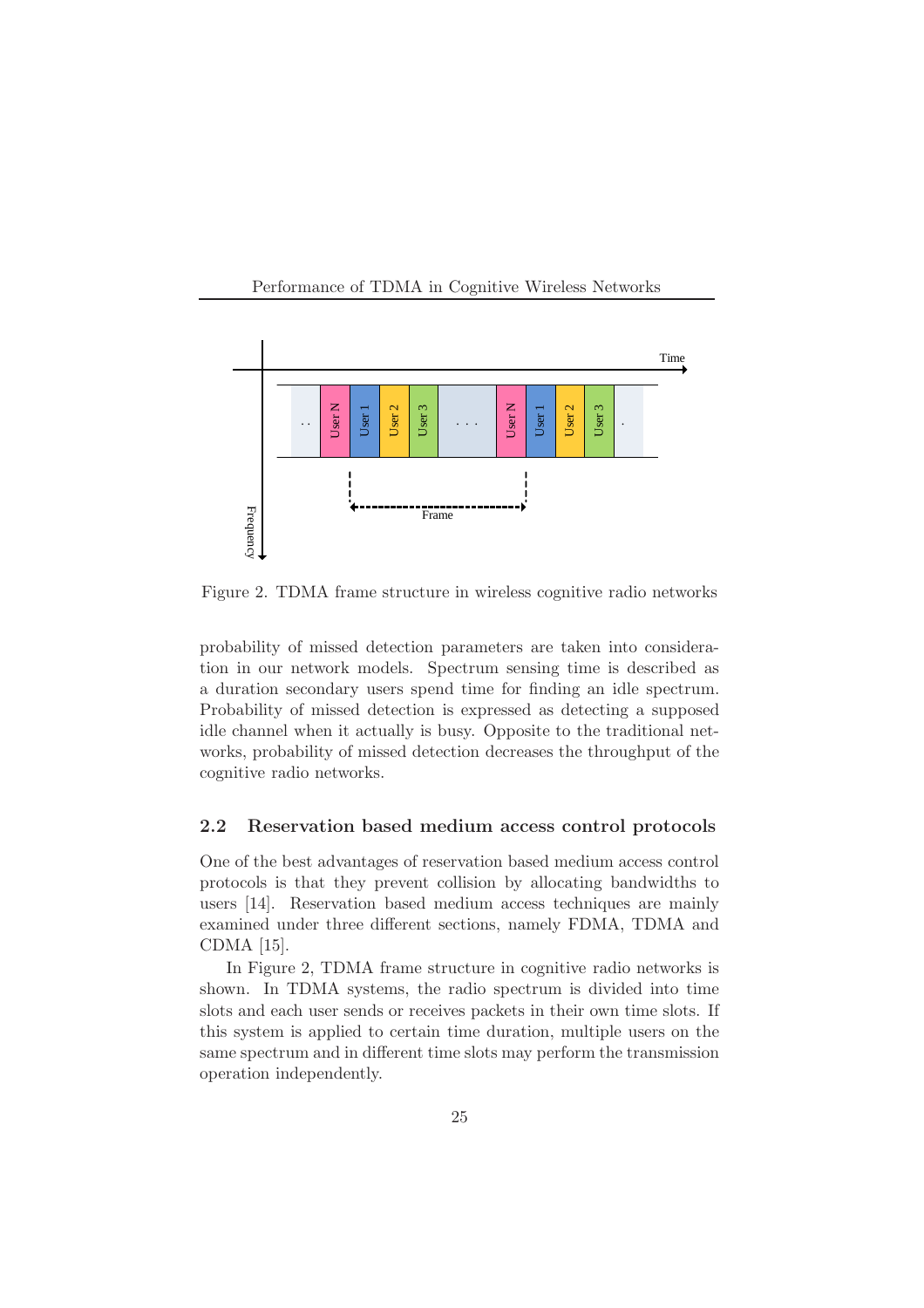In TDMA structure, each resource in the spectrum is sampled in order to obtain data series in the environment [16]. Sampling frequency is the frequency of the user which is changing frequency band most rapidly and selected according to the sampling theorem [13]. It also has features similar to all the information sources used in the same sampling frequency [17].

In TDMA medium access control protocol, if resources with different characteristics of the spectrum are available, these resources are joined together to have better performance [13]. The data rate is directly related to the bandwidth of the spectrum [18]. If the bandwidth of the transmission medium is high, then it is possible to achieve very high data rates [3].

# 3 System model of the network

The Riverbed (OPNET) Modeler simulation software includes several tools such as designing, simulation, and data aggregation [19]. In Riverbed software, performance of a simulation model is evaluated by means of discrete event simulations [19].

Configuration of the network model is carried out in three stages: namely network stage, node stage, and process stage. In the network stage, topology of the network is built. The node stage defines the characteristics of the node. The process stage is characterized by state machines that are created with states and transitions between states. The source code of Riverbed Modeler is written on C programming language [19].

Our network model composes of secondary users and the secondary base station in the same communication environment with the primary users and the primary base station. TDMA is employed as medium access control protocol by primary and secondary users [20]. The procedure of a secondary user in the network model is as follows. In the beginning of each time slot, every secondary user senses the spectrum in order to learn status of the time slots. If the time slot sensed is used by a primary user, then the secondary user waits for the availability of following time slots. If the time slot sensed is empty, then the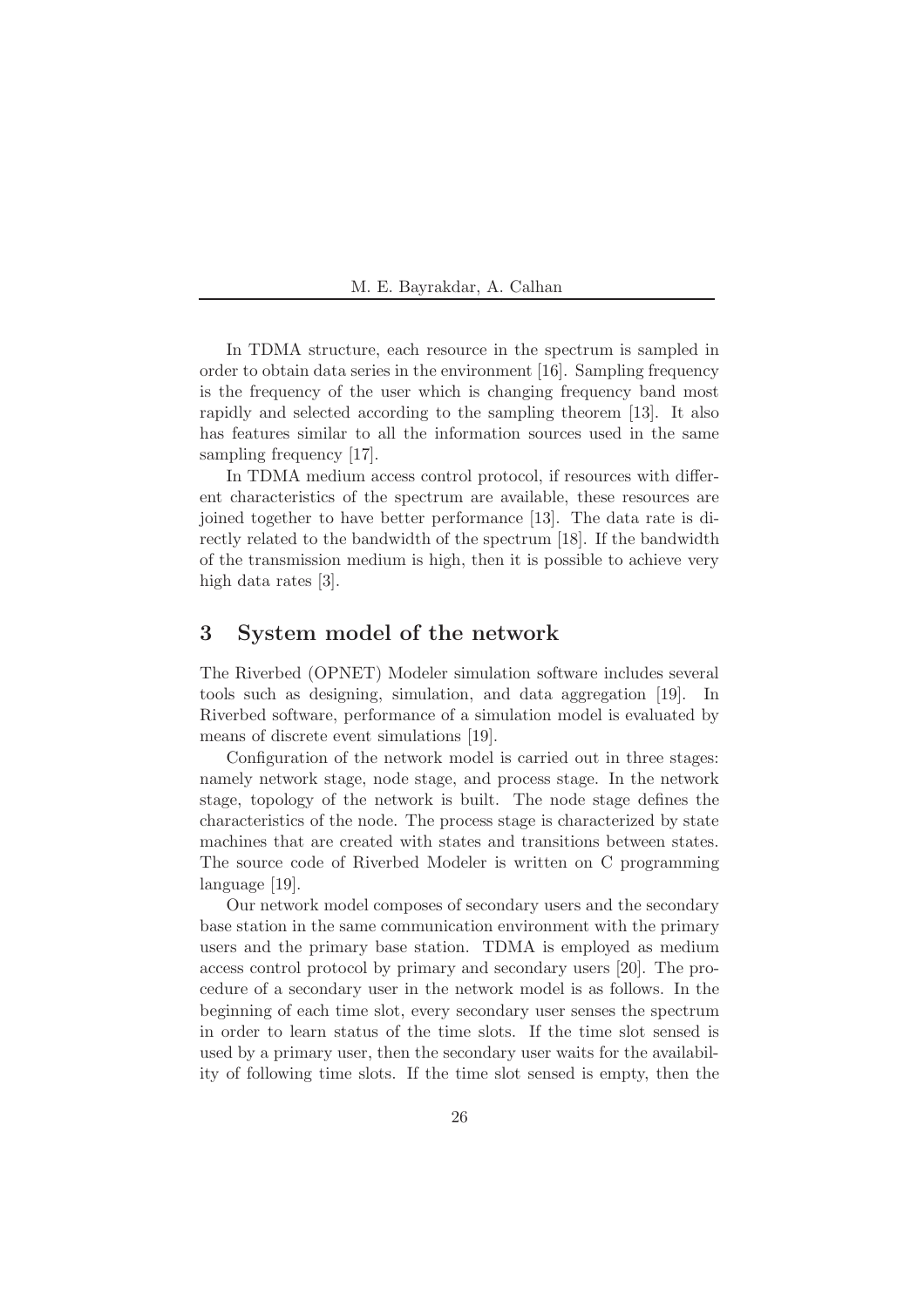



Figure 3. TDMA time slot structure used in the network model

secondary user transmits its packet [21].

Total number of channels that is supported simultaneously in a TDMA system is expressed with the following equation;

$$
NC = \frac{m(B_t - 2B_g)}{B_c},\tag{1}
$$

where  $m$  is maximum number of users that can be supported by each frequency channel [3], [6], [18]. In (1),  $B_t$  denotes total spectrum allocation,  $B_q$  denotes guard band and  $B_c$  denotes channel bandwidth.

Throughput delay characteristics of TDMA protocol with different number of users is expressed as follows;

$$
D = 1 + \frac{M}{2(1 - S)},
$$
\n(2)

where  $D$ ,  $M$  and  $S$  represents delay, number of users and throughput correspondingly [1], [6], [10]. By means of  $(2)$ , various throughput delay characteristics of TDMA may be obtained using different values. Expected end to end delay for TDMA scheme is calculated as dividing sum of delay in a time slot by number of slots in a frame [6].

In the network model, time slot structure shown in Figure 3 is used. Because the primary users employ TDMA technique as a medium access control protocol, the time axis is divided into fixed length of time slots. As shown in the figure, some of the time slots are used by primary users while some of them are empty. Time slots utilized by primary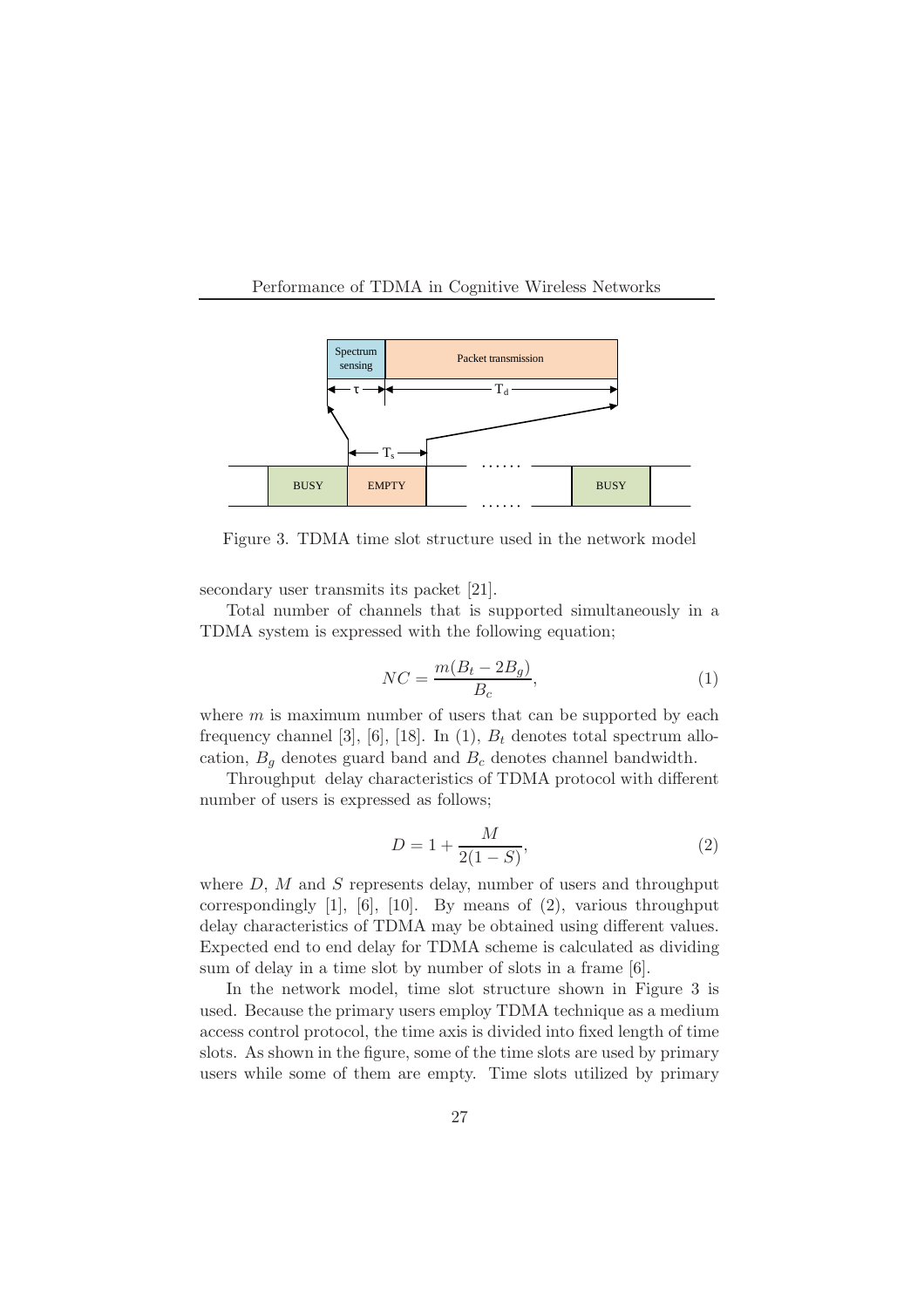users are called busy. By means of cognitive radio, secondary users may exploit empty time slots of primary network opportunistically. Busy and empty time slots of users are directly related to offered load of primary users. The rise of offered load reduces empty time slots while increasing the number of busy time slots.

The time slots of primary users are composed of two parts, namely spectrum sensing and packet transmission. In spectrum sensing stage, secondary users sense the signal of primary users without attempting to transmit. If the absence of primary users is detected, secondary users may send their packets in packet transmission stage. If the idle time slot is not found, secondary users continue to sense the next time slots.

#### 3.1 System model of the primary network

In the communication area of the network model, there are a variable number of primary users and a primary base station. Primary users communicate via the base station using TDMA scheme. In the proposed primary network model, number of time slots in a frame is assumed to be equal to the number of primary users. Therefore, a unique time slot is allocated to each primary user for transmitting their packets.

Figure 4 shows simulation scenario designed for primary network on Riverbed software where primary users and the primary base station are illustrated. Characteristics of all the primary users in the network scenario are identical. Code of each designed user and the base station are written in Riverbed simulation software using C programming language.

Moreover, each primary user is presumed to have unlimited buffer. Packet length of primary users is equal to the time slot in a frame. Besides, each primary user is an independent Poisson source where  $\lambda_p$ represents the average number of packets produced per time slot. The total load offered to the network,  $G_p$ , is obtained by using the following expression: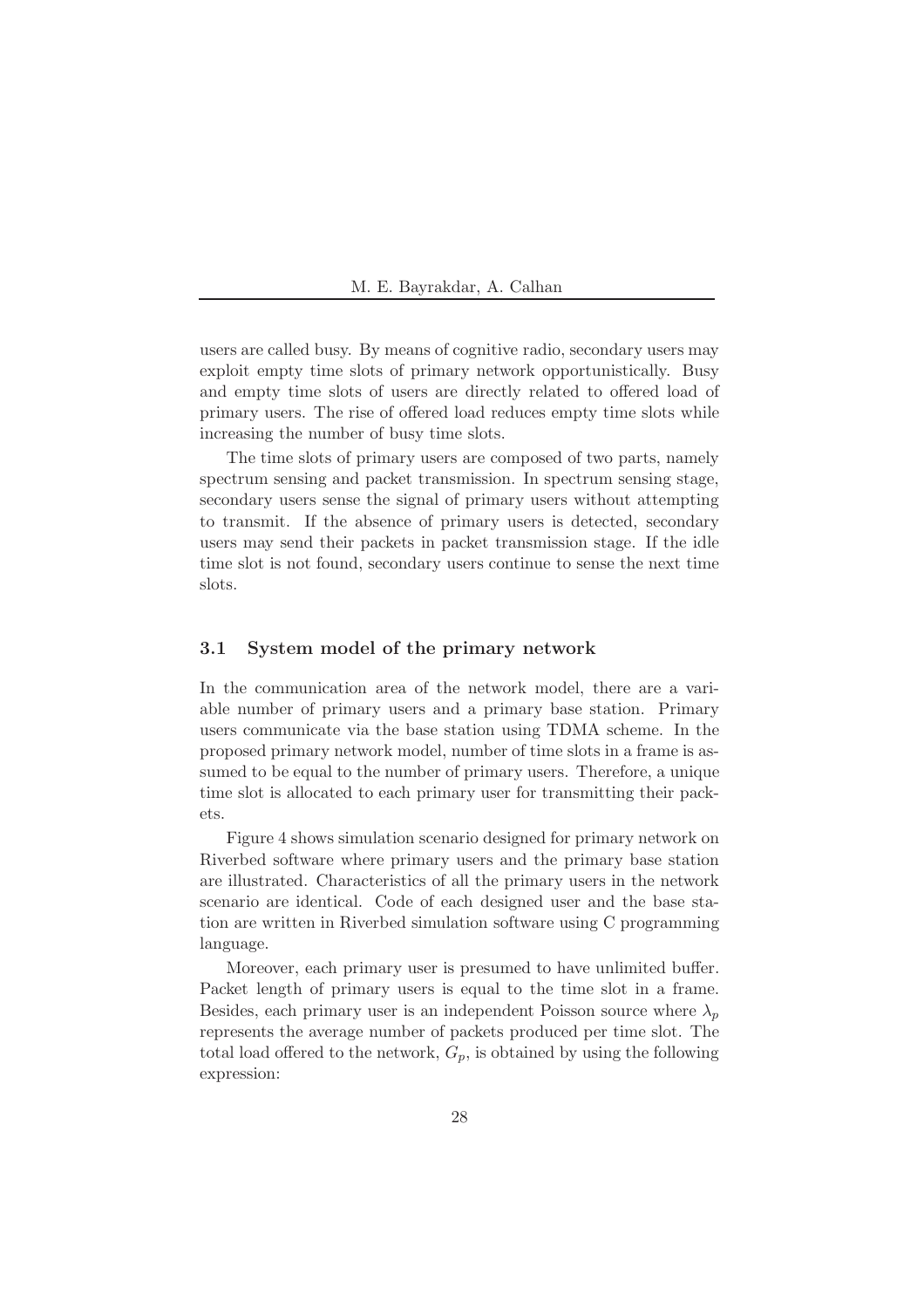



Figure 4. Primary network model in Riverbed simulation software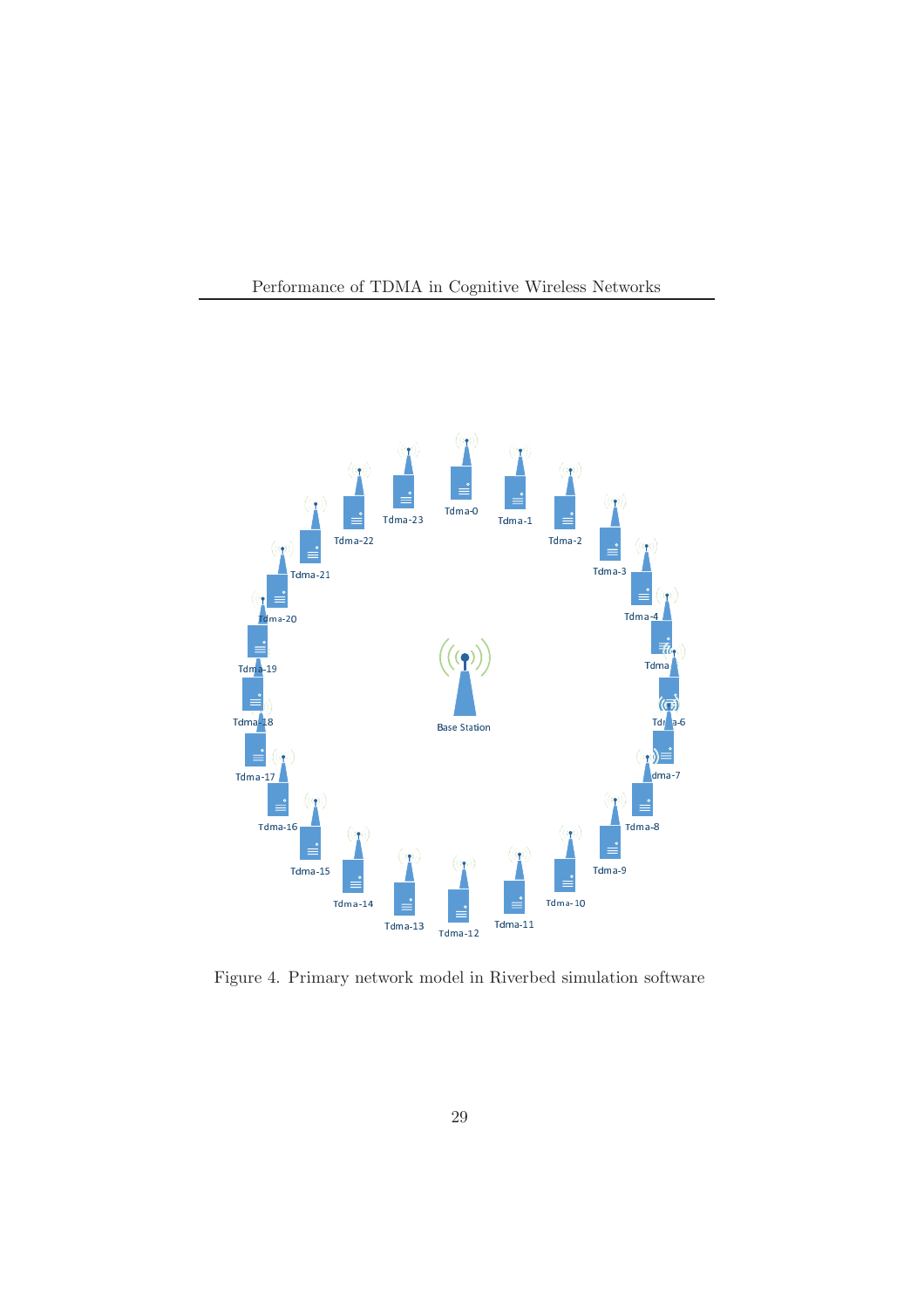$$
G_p = \lambda_p N_p,\tag{3}
$$

where  $N_p$  is the number of primary users [2]. Since throughput of the network is one of the performance metric used in this work, throughput of the analytical model and simulation model is evaluated. Throughput is defined as the average number of packets successfully received by the base station in a given time. The number of packets sent through the network in a given time is called offered load of the network [2].

Since TDMA medium access scheme is not a contention-based protocol, TDMA packets do not collide with each other [8]. Therefore, when offered load of the network is less than 1, throughput equals to offered load in traditional networks. In the case where the load is equal to 1 or greater than 1, throughput is equal to 1.

However, the packets of the secondary users may collide with the packets of primary users because of the missed detection probability in cognitive radio networks [17]. Missed detection slightly decreases the throughput of the network. Taking missed detection into account, throughput of TDMA scheme for primary users in wireless cognitive radio networks is expressed as in (4).

$$
S_p = \begin{cases} G_p(1 - P_m), G_p < 1 \\ (1 - P_m), G_p \ge 1 \end{cases} . \tag{4}
$$

In  $(4)$ ,  $P_m$  indicates the probability of missed detection and it is obtained by subtracting detection probability from 1 [16].  $S_p$  represents throughput of TDMA based primary network in wireless cognitive radio networks.

#### 3.2 System model of the secondary network

In the communication area of the secondary network model, there are ten secondary users and a secondary base station. Secondary users communicate through the secondary base station using TDMA medium access control protocol.

In our secondary network model, it is assumed that each secondary user produces packets according to the Poisson process. Furthermore,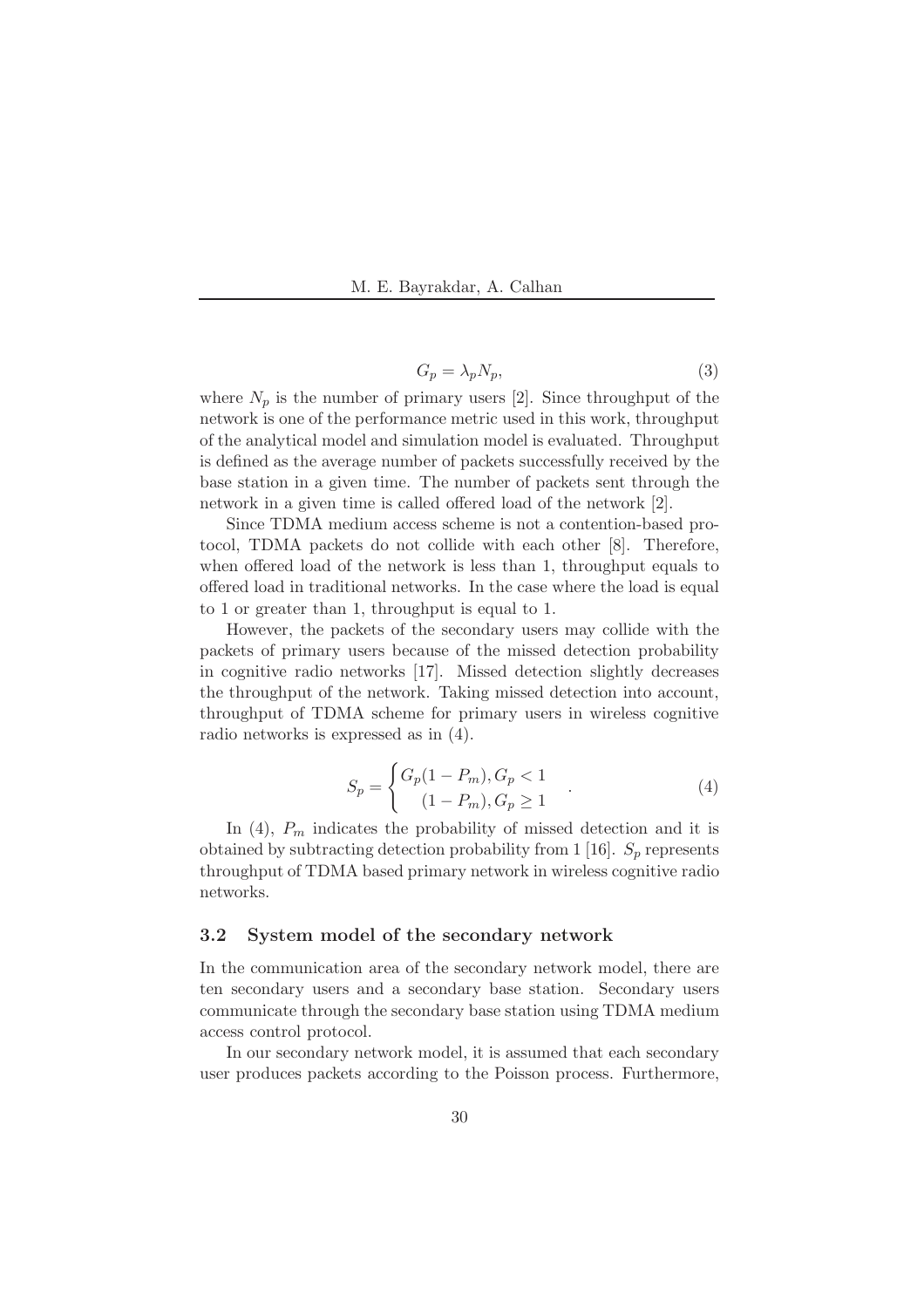Performance of TDMA in Cognitive Wireless Networks

| Parameter                             | Value            |
|---------------------------------------|------------------|
| Time slot length of the primary users | $100$ ms         |
| Number of secondary users             | 10               |
| Receiving frequency                   | $2.4\text{ GHz}$ |
| Transmitting frequency                | $1.85$ GHz       |
| <b>Bandwidth</b>                      | 2 MHz            |
| Modulation scheme                     | <b>BPSK</b>      |
| Transmit power                        | 0.1 W            |
| Probability of detection              | 0.90             |
| Probability of false alarm            | 0.10             |
| Data rate                             | 1 Mbps           |
| Packet length of secondary users      | $10 \text{ Kb}$  |

Table 1. Simulation parameters utilized for the secondary network

the packet length of secondary users is shorter than that of primary users due to the effect of spectrum sensing time. Simulation parameters of the secondary users used in Riverbed software are given in Table 1.

Taking missed detection and false alarm into consideration, throughput of TDMA scheme for secondary users in wireless cognitive radio networks is computed as in (5);

$$
S_s = \begin{cases} G_s(1 - P_m - P_{fa}), G_s < 1 \\ (1 - P_m - P_{fa}), G_s \ge 1 \end{cases} , \tag{5}
$$

where  $P_{fa}$ ,  $S_s$  and  $G_s$  denote probability of false alarm, throughput of secondary network and offered load of secondary users respectively. Different from throughput equation of primary network, throughput of secondary network is affected from probability of false alarm. In addition to probability of missed detection, probability of false alarm reduces throughput.

End to end delay characteristics of secondary users are expressed as follows taking spectrum sensing time into consideration;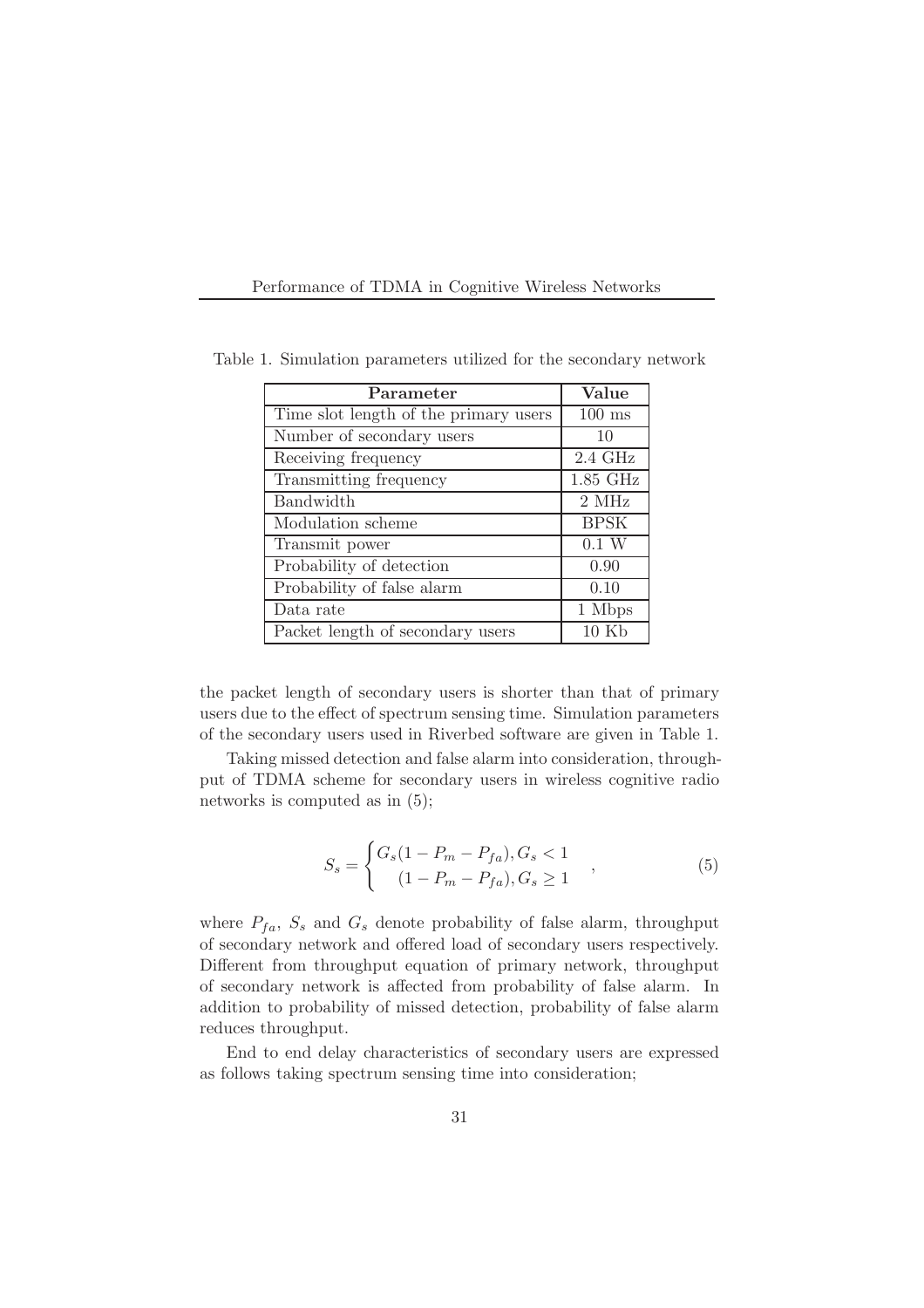

$$
D = 1 + \frac{M}{2(1 - S)} + T_s,
$$
\n(6)

where D, M and S denote delay, number of users and throughput respectively [1], [16], [20]. In (6),  $T_s$  denotes spectrum sensing time which reduces packet length of secondary users [21].

# 4 Analytical and simulation results

For our network simulation scenarios, we have evaluated throughput, capacity and end to end delay characteristics of TDMA scheme. All analytical results obtained from equations precisely match to the simulation results obtained from Riverbed simulation software [19].

#### 4.1 Throughput characteristics of the network

In traditional TDMA scheme, throughput is proportional to the offered load. In cognitive radio networks, different parameters like missed detection may decrease throughput.

In Figure 5, comparison of TDMA scheme under different network conditions is made. In cognitive radio networks, throughput is lower due to the missed detection. Missed detection is defined as sensing the spectrum idle when it actually is utilized by primary users. When offered load is more than one, throughput remains about 0.9 in cognitive radio networks.

In Figure 6, network throughput values for primary network and secondary network are illustrated. Secondary network has lower throughput than primary network because of the false alarm parameter. False alarm is described as sensing the spectrum busy, when it actually is not used by primary users.

In Figure 7, channel capacity of TDMA medium access scheme is examined. In the analytical model of channel capacity, each frame is assumed to be divided into ten time slots. Accordingly, number of users supported by TDMA is acquired. Each frequency channel supports ten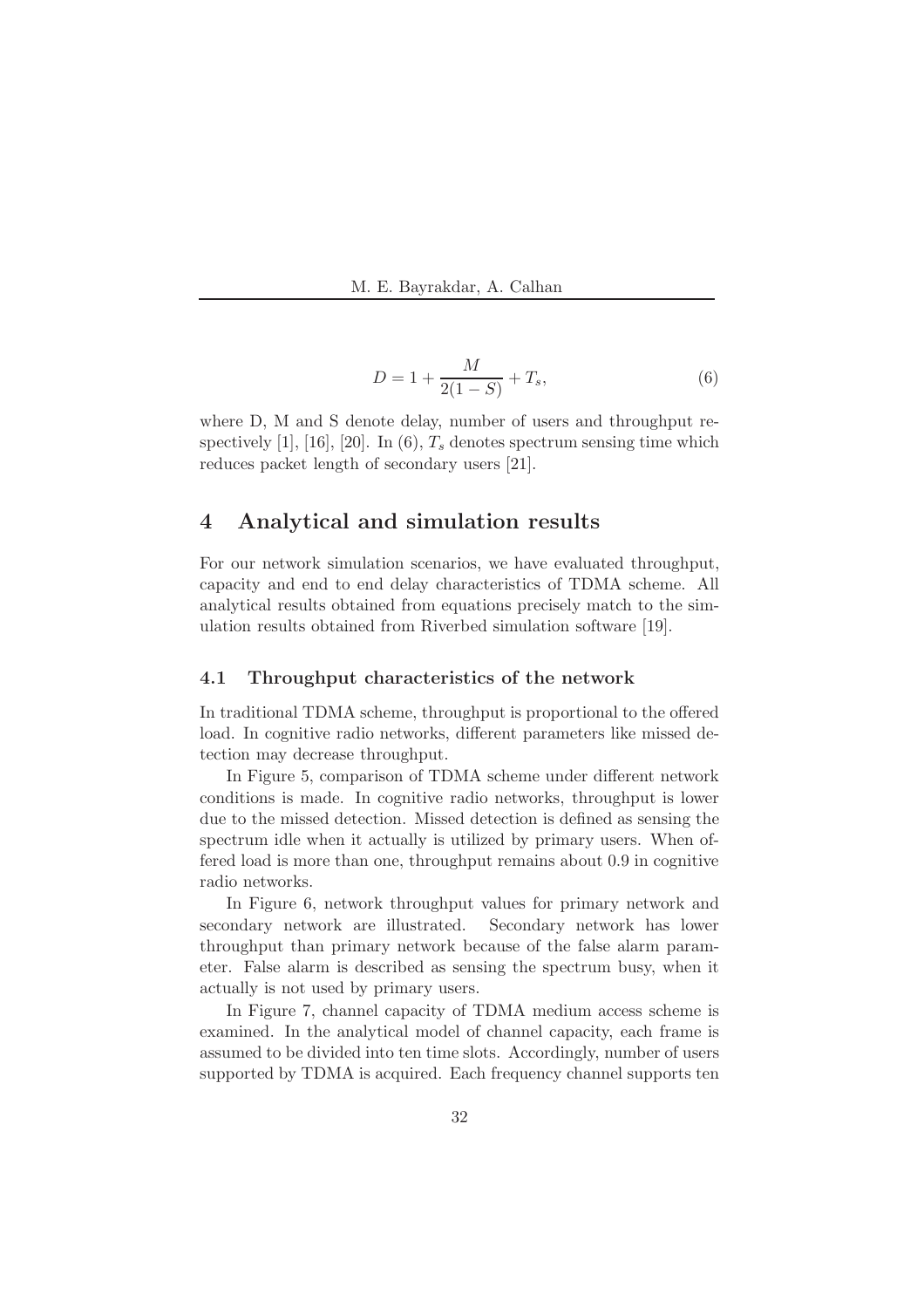



Figure 5. TDMA throughput analysis in traditional and cognitive radio networks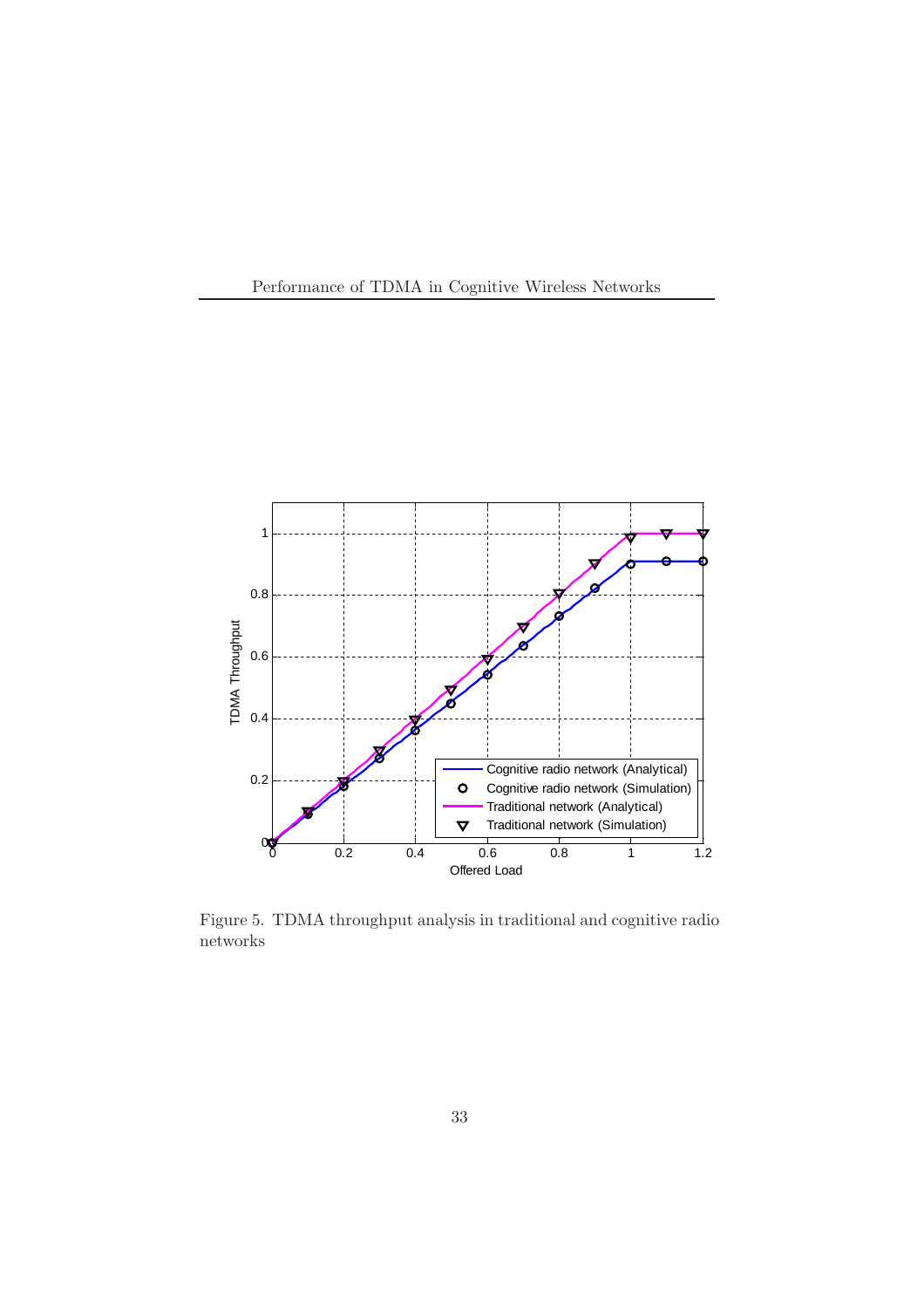



Figure 6. TDMA throughput comparison for primary and secondary network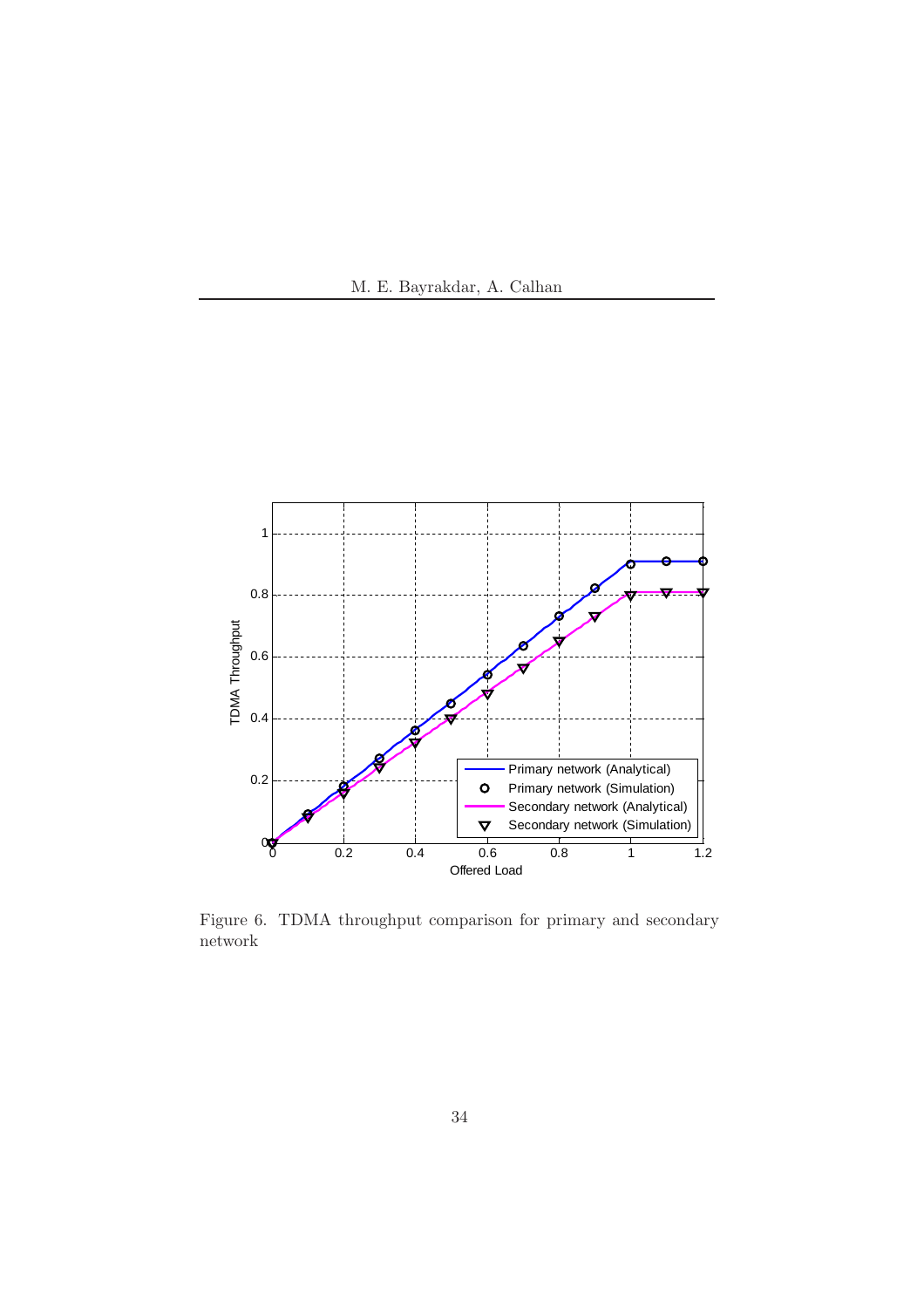



Figure 7. Number of users supported by TDMA assuming each frame is divided into ten time slots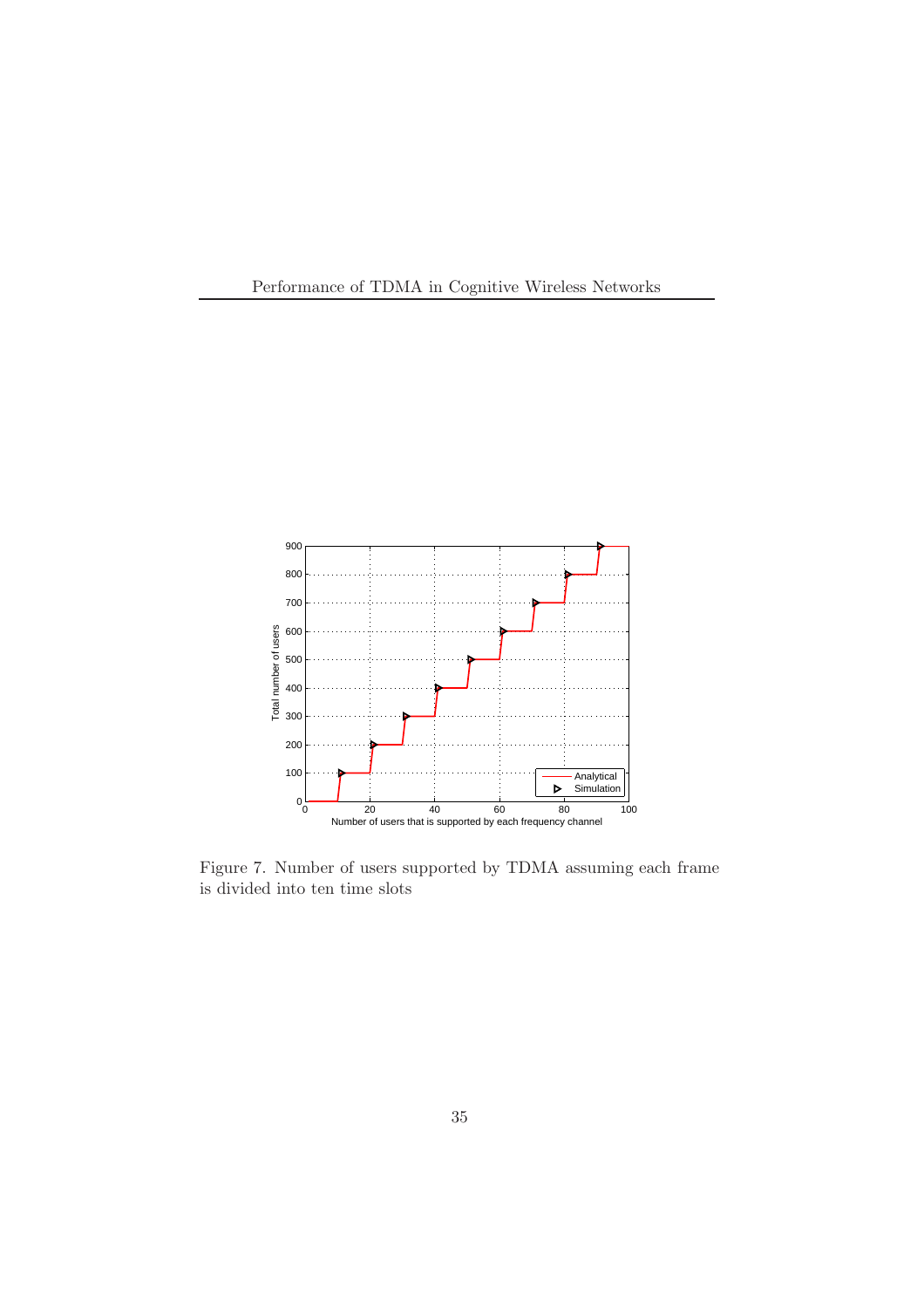



Figure 8. Throughput – delay characteristics of TDMA medium access control protocol

users in our model. However, because of the slot allocation, intermediate values do not affect the simulation results. For example, if forty five users are supported by each frequency channel, total number of users is still four hundred as is for forty users.

In Figure 8, throughput – delay characteristics of TDMA scheme is illustrated. As number of users is raised, exponential increase of delay and throughput are carried out. When maximum throughput is reached, delay becomes about one. Besides, maximum throughput changes according to the number of users.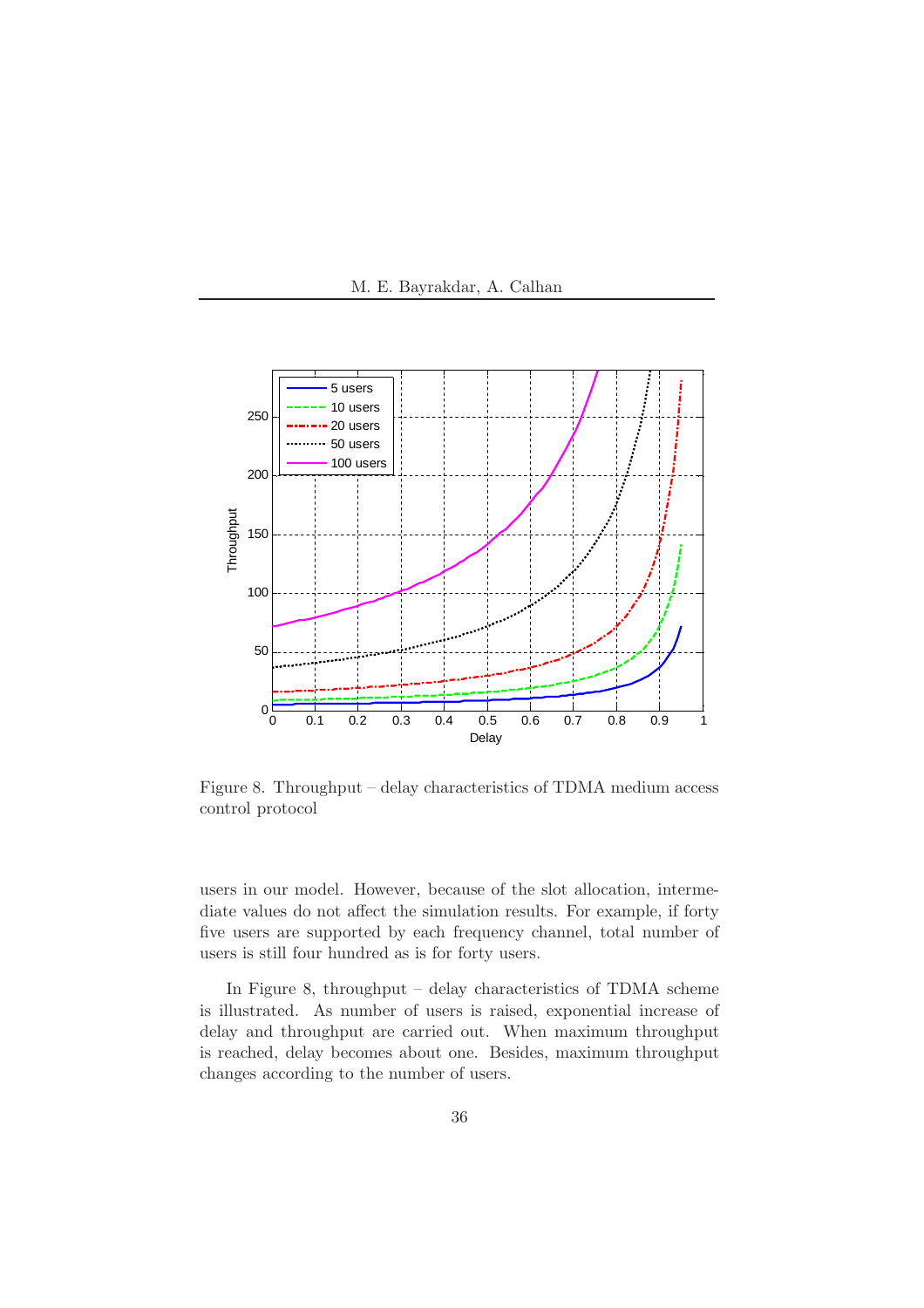



Figure 9. Delay analysis for primary network for less than 20 users

#### 4.2 Delay results

Analytical end to end delay results of the network model are obtained using (2). And, simulation results obtained from Riverbed software are consistent with the analytical results.

In Figure 9, results of delay analysis for primary network are shown. For five users, end to end delay increases from 0.2 to 0.7. For ten and twenty users, end to end delay is almost the same. End to end delay for five users is higher because of the slot allocation. When ten time slots are assigned to five users, waiting time between slots gets higher so as to end to end delay.

In Figure 10, delay analysis of primary network with twenty five,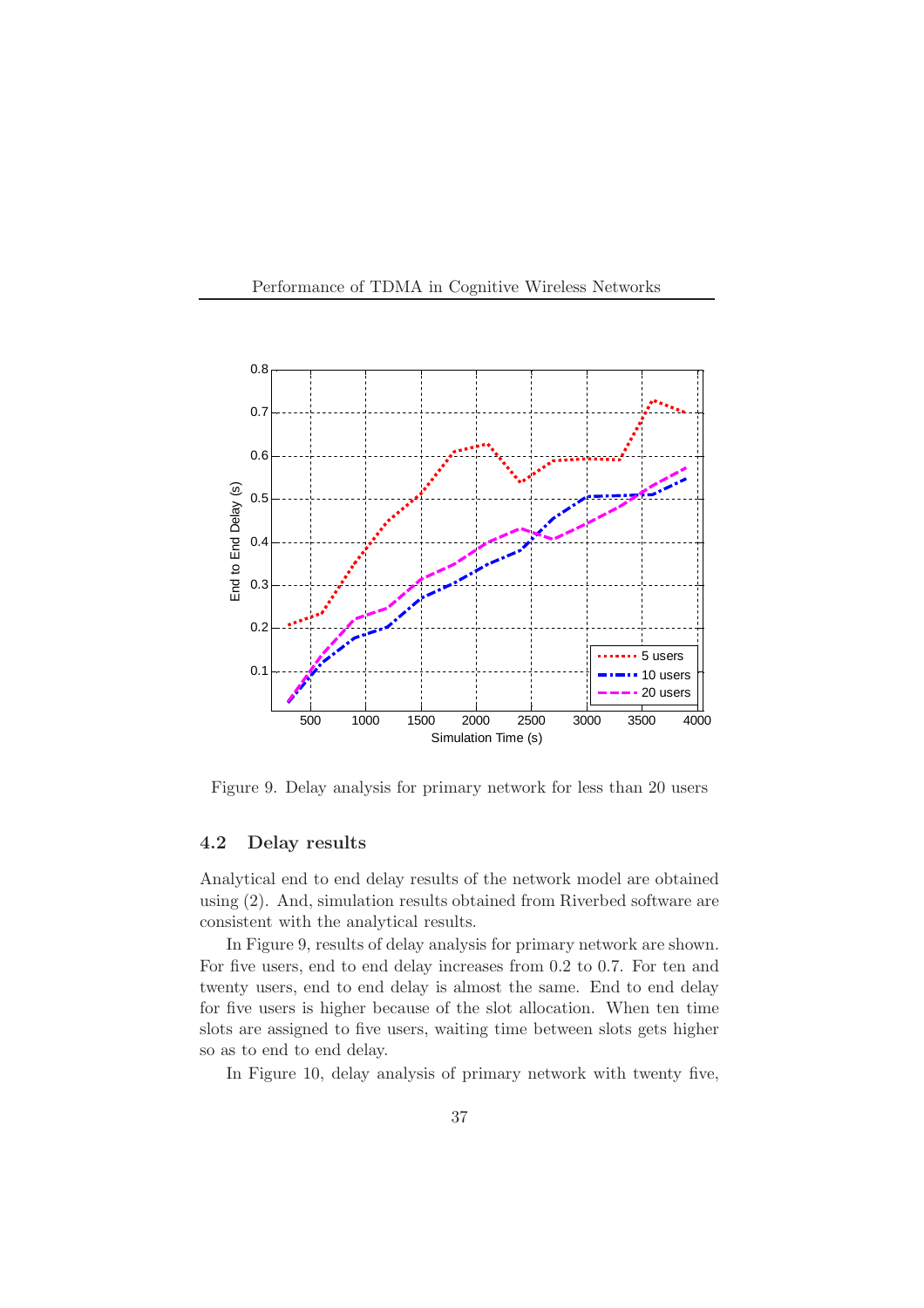



Figure 10. Delay analysis for primary network for more than 25 users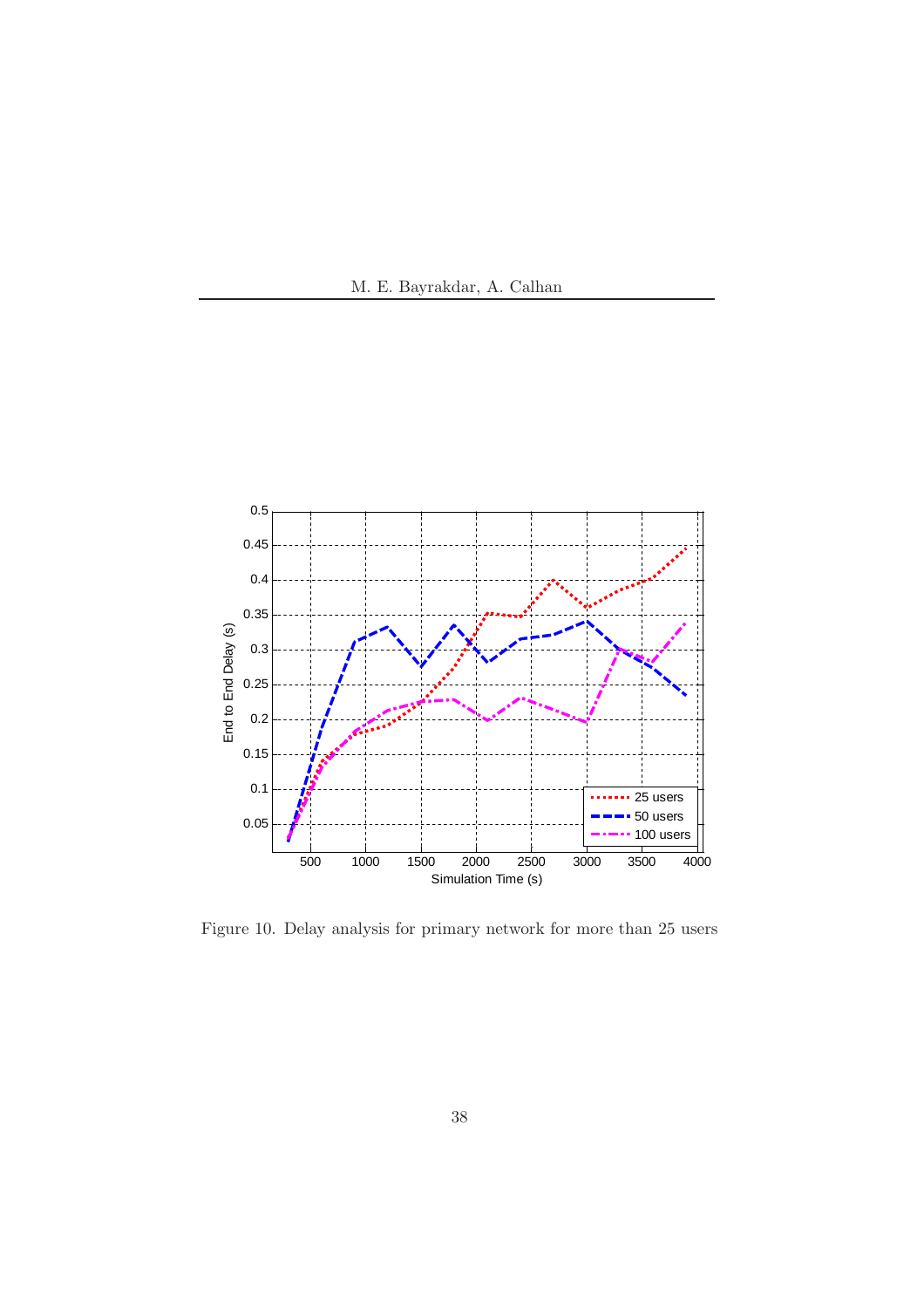



Figure 11. Delay analysis for primary network when number of secondary users is ten

fifty and hundred users are illustrated. The scenario which consists of twenty five users gives good results. For fifty and hundred users, some inconsistent results are obtained. Because the time slot of the users becomes smaller as number of users is increased.

In Figure 9 and Figure10, end to end delay results are obtained for primary networks without effect of secondary users. However, delay results are acquired when there are ten secondary users in the network scenario in Figure 11.

In Figure 11, end to end delay results of primary network that consists of ten secondary users are given. Because of the secondary users in the spectrum, end to end delay of the network increases. Owing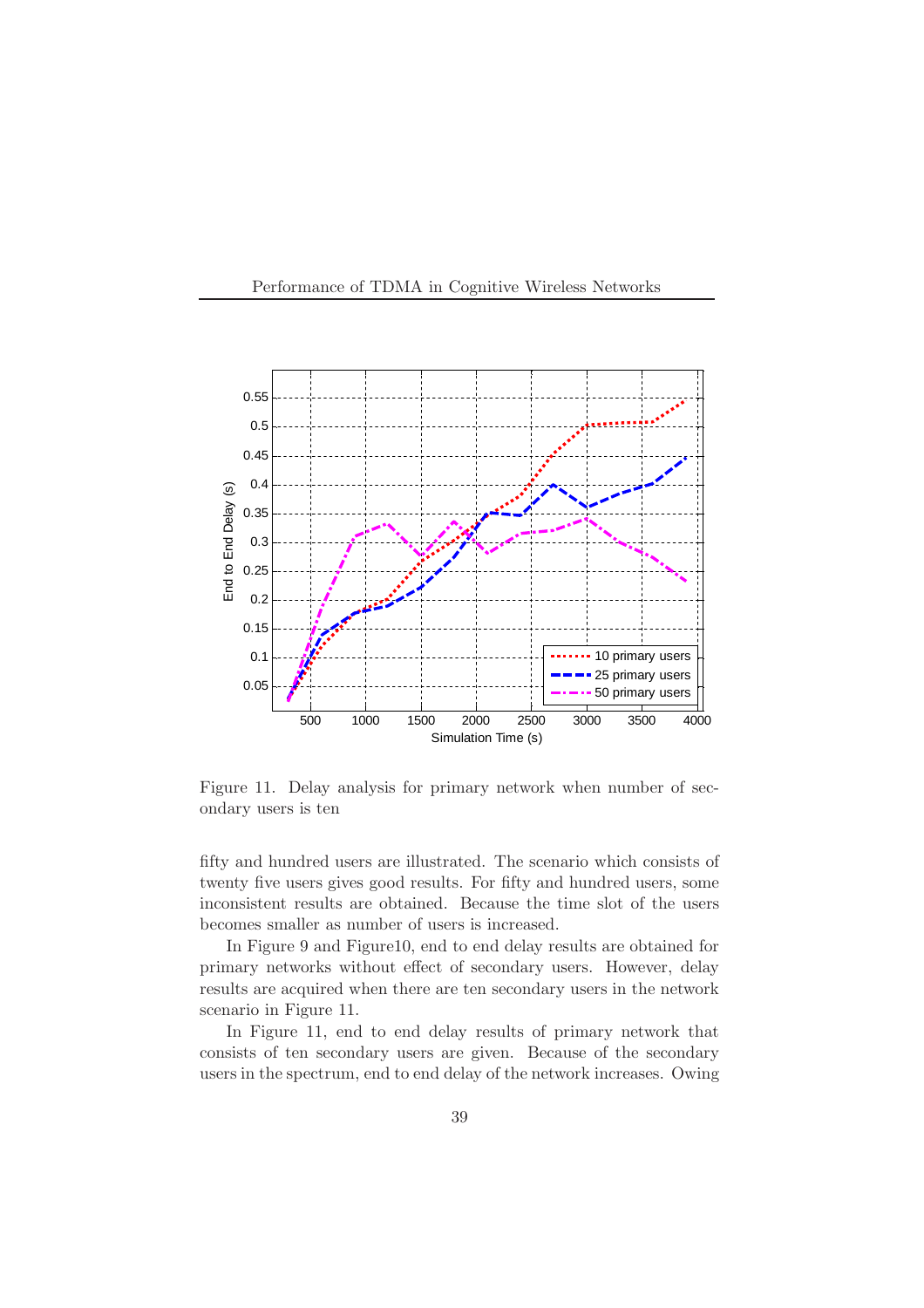to the missed detection which causes collision with secondary users, packet transmission time in the network model arises.

# 5 Conclusions

In this study, we have evaluated the performance of reservation based TDMA medium access control technique. In the simulation scenarios, primary users and secondary users employ TDMA as a medium access control technique. We have designed a communication medium in Riverbed simulation software that consists of primary users, secondary users, and base stations. In the network model, secondary users sense the spectrum bands and inform the base station about idle channels. Then, the base station decides accordingly which secondary user may utilize the idle channel. Energy detection technique is used as a spectrum sensing technique because it is the best one when information about signal of primary user is known in advance. Moreover, different number of users is selected in simulation scenarios in order to achieve correct delay and throughput results. Comparing analytical model results with the simulation results, we have proved that performance analysis of our system model is consistent and accurate. In future works, the performance analysis of the secondary networks using various medium access control protocols may be studied.

# References

- [1] M. Anusha, S. Vemuru and T. Gunasekhar, "TDMA-based MAC Protocols for Scheduling Channel Allocation in Multi-Channel Wireless Mesh Networks using Cognitive Radio," in 2015 Int. Conf. on Circuit, Power and Computing Technologies (ICCPCT), 2015, pp. 1–5.
- [2] S. Atmaca, "Improving TDMA Channel Utilization in Random Access Cognitive Radio Networks by Exploiting Slotted CSMA," Wireless Pers. Commun., vol. 71, no. 4, pp. 2417–2430, Aug., 2013.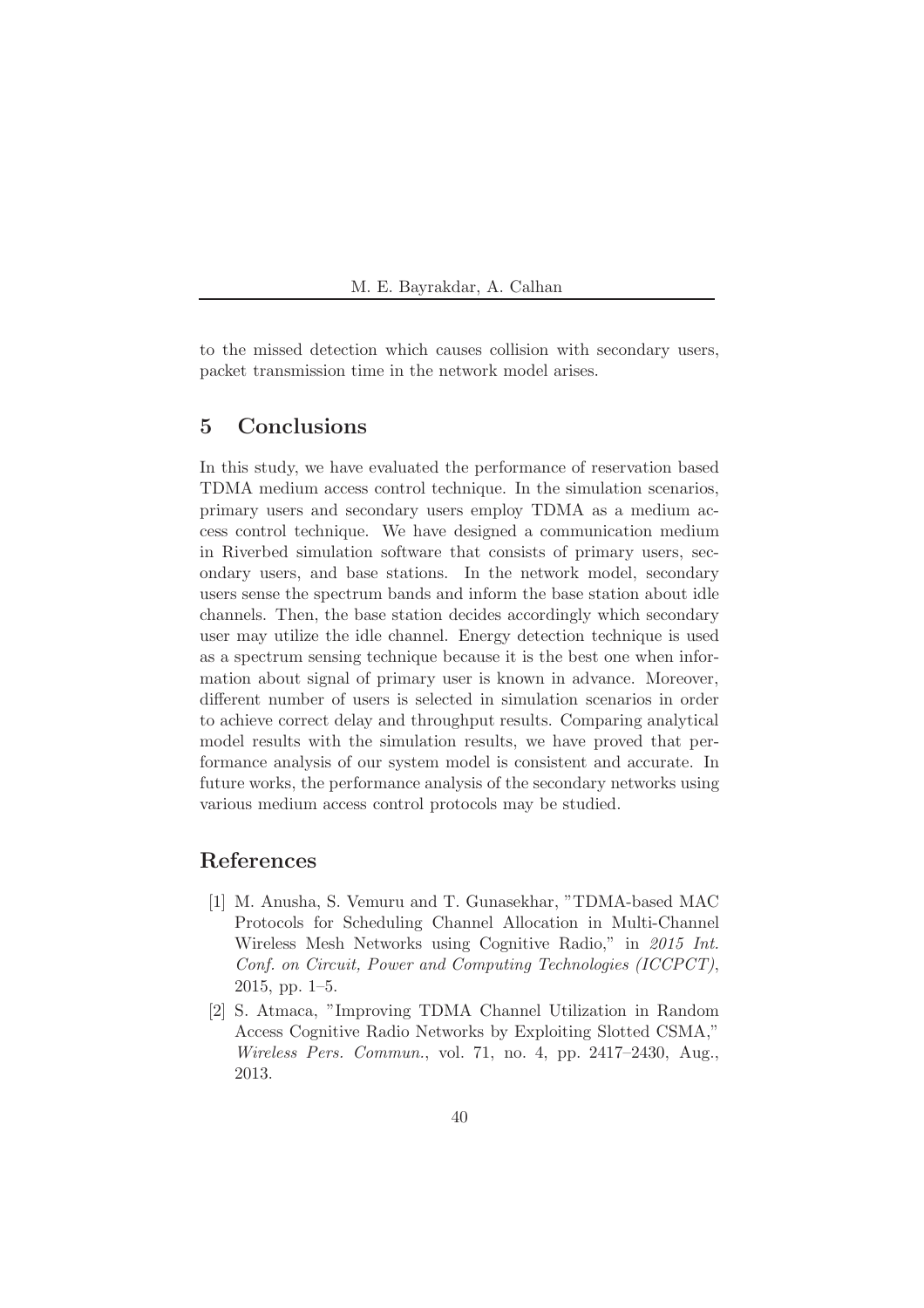Performance of TDMA in Cognitive Wireless Networks

- [3] A. Chaoub, E. I. Elhaj and J. E. Abbadi, "Video Transmission over Cognitive Radio TDMA Networks under Collision Errors," Int. J. of Adv. Comp. Sci. and App., Special Issue on Wireless and Mobile Networks, pp. 5–13, 2011.
- [4] S. Choe, "Throughput, Delay, and Packet Capture Effects in Rayleigh Fading of a Cognitive Radio Packet Network," in 1st IFIP Wireless Days 2008 (WD'08), 2008, pp. 1–5.
- [5] S. Choe and S. K. Park, "Throughput of slotted ALOHA based Cognitive Radio MAC," in Proc. of the 4th Int. Conf. on Ubiquitous Information Technologies and Applications 2009 (ICUT'09), 2009, pp. 1–4.
- [6] F. M. Delicado, P. Cuenca and L. Orozco Barbosa, "A QOS-Aware Resource Request Mechanism for Delay Sensitive Services over TDMA/TDD Wireless Networks," in Proc. of the 1st Int. Conf. on E-Business and Telecommunication Networks 2004 (ICETE  $2004$ , 2004, pp. 402-409.
- [7] A. Chaaban and A. Sezgin, "Capacity Results for a Primary MAC in the Presence of a Cognitive Radio," in 2011 IEEE Global Telecommunications Conf. (GLOBECOM 2011), 2011, pp. 1–5.
- [8] S. S. Thaskani, K. V. Kumar and G. R. Murthy, "Mobility tolerant TDMA based MAC protocol for WSN," in 2011 IEEE Symposium on Computers and Informatics (ISCI), 2011, pp. 515–519.
- [9] H. Su and X. Zhang, "Secondary user friendly TDMA scheduling for primary users in cognitive radio networks," in 43rd Annu. Conf. on Information Sciences and Systems 2009 (CISS 2009), 2009, pp. 593–599.
- [10] P. Leone and E. M. Schiller, "Self-stabilizing TDMA Algorithms for Dynamic Wireless Ad-hoc Networks," in Proc. of the 2nd Int. Conf. on Sensor Networks, 2013, pp. 105–107.
- [11] X. Li, H. Liu, S. Roy, J. Zhang, P. Zhang and C. Ghosh, "Throughput Analysis for a Multi-User, Multi-Channel ALOHA Cognitive Radio System," IEEE Trans. Wireless Commun., vol. 11, no. 11, pp. 3900–3909, Nov., 2012.
- [12] S. Y. Lien, C. C. Tseng and K. C. Chen, "Carrier Sensing based Multiple Access Protocols for Cognitive Radio Networks," in IEEE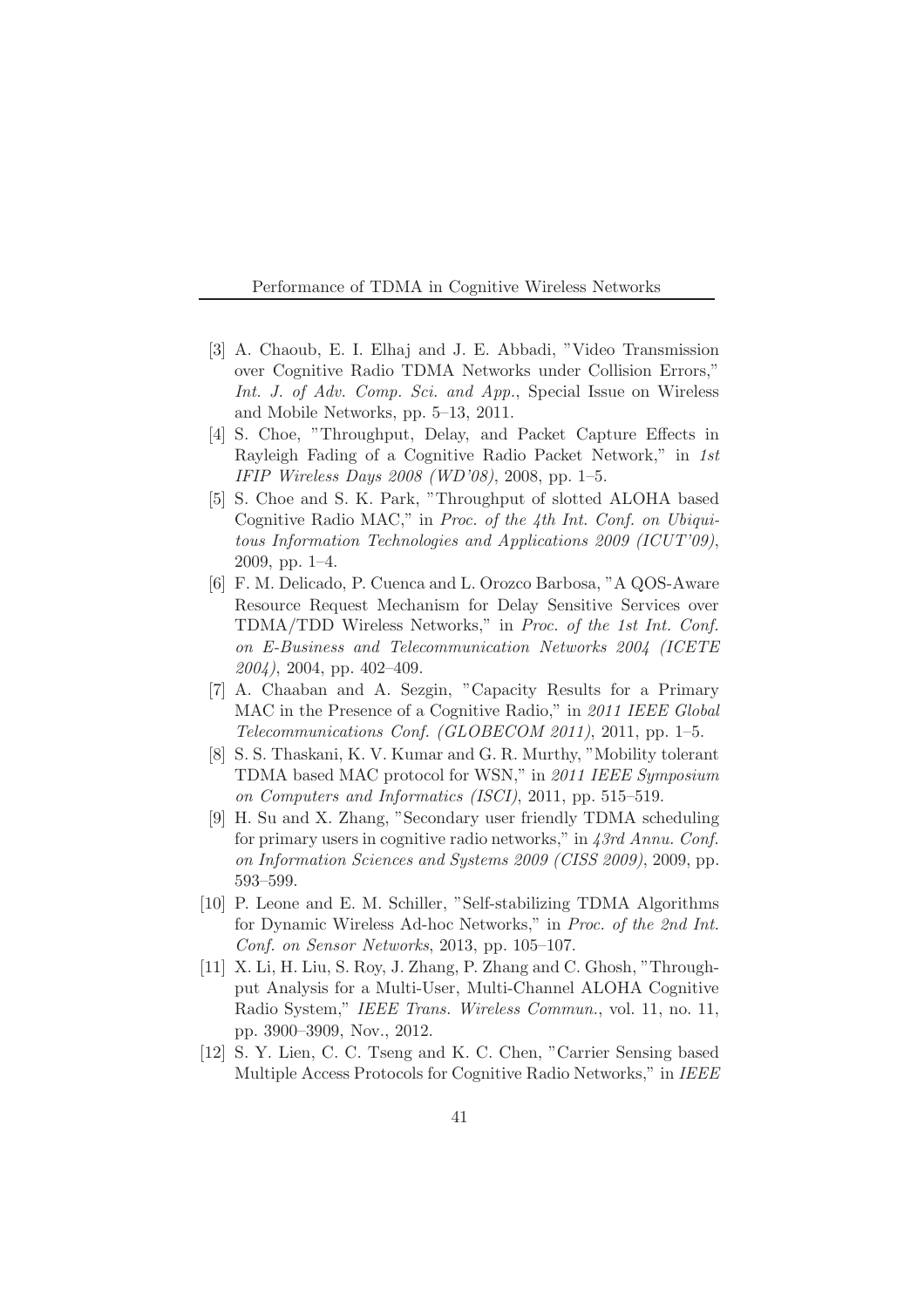Int. Conf. on Communications 2008 (ICC'08), 2008, pp. 3208– 3214.

- [13] Z. Yang, "Investigations of Multiple Access Protocols in Cognitive Radio Networks," Ph.D. Dissertation, Dept. of Elect. and Comp. Eng., Stevens Inst. of Tech., Hoboken, USA, 2010.
- [14] P. Mahonen and M. Zorzi, "Cognitive Wireless Networks," IEEE Wireless Commun., vol. 14, no. 4, pp. 4–5, Aug., 2007.
- [15] T. S. Rappaport, Wireless Communications, Principles and Practice, New Jersey, USA: Prentice Hall, 2002, 736 p.
- [16] Y. Wang, G. Nie, G. Li and C. Shi, "Sensing Throughput Tradeoff in Cluster-Based Cooperative Cognitive Radio Networks with A TDMA Reporting Frame Structure," Wireless Pers. Commun., vol. 71, no. 3, pp. 1795–1818, Aug., 2013.
- [17] S. M. Kamruzzaman and M. S. Alam, "Dynamic TDMA slot reservation protocol for cognitive radio ad hoc networks," in 2010 13th Int. Conf. on Computer and Information Technology (ICCIT), (Dhaka, Bangladesh), 2010, pp. 142–147.
- [18] D. J. Vergados, N. A. Pantazis, D. D. Vergados and C. Douligeris, "Topological Dependence and Fault Tolerance in TDMA based Power Conservation for WSNs," in Proc. of the Int. Conf. on Wireless Information Networks and Systems (ICETE 2008), (Porto, Portugal), 2008, pp. 53–58.
- [19] Riverbed Modeler Software [Online]. Available: http://www.riverbed.com/products/steelcentral/steelcentralriverbed-modeler.html, Accessed on: Jun. 8, 2016.
- [20] M. E. Bayrakdar, S. Atmaca and A. Karahan, "A Slotted ALOHAbased cognitive radio network under capture effect in Rayleigh fading channels," Turkish J. of Elec. Eng. and Comp. Sci., vol. 24, no. 3, pp. 1955–1966, Mar. 2016.
- [21] M. E. Bayrakdar and A. Calhan, "Delay Characteristics of TDMA Medium Access Control Protocol for Cognitive Radio Networks," in 11th Int. Scientific and Technical Conf. on Comp. Sci. and Inf. Tech. (CSIT 2016), (Lviv, Ukraine), 2016, pp. 66–69.